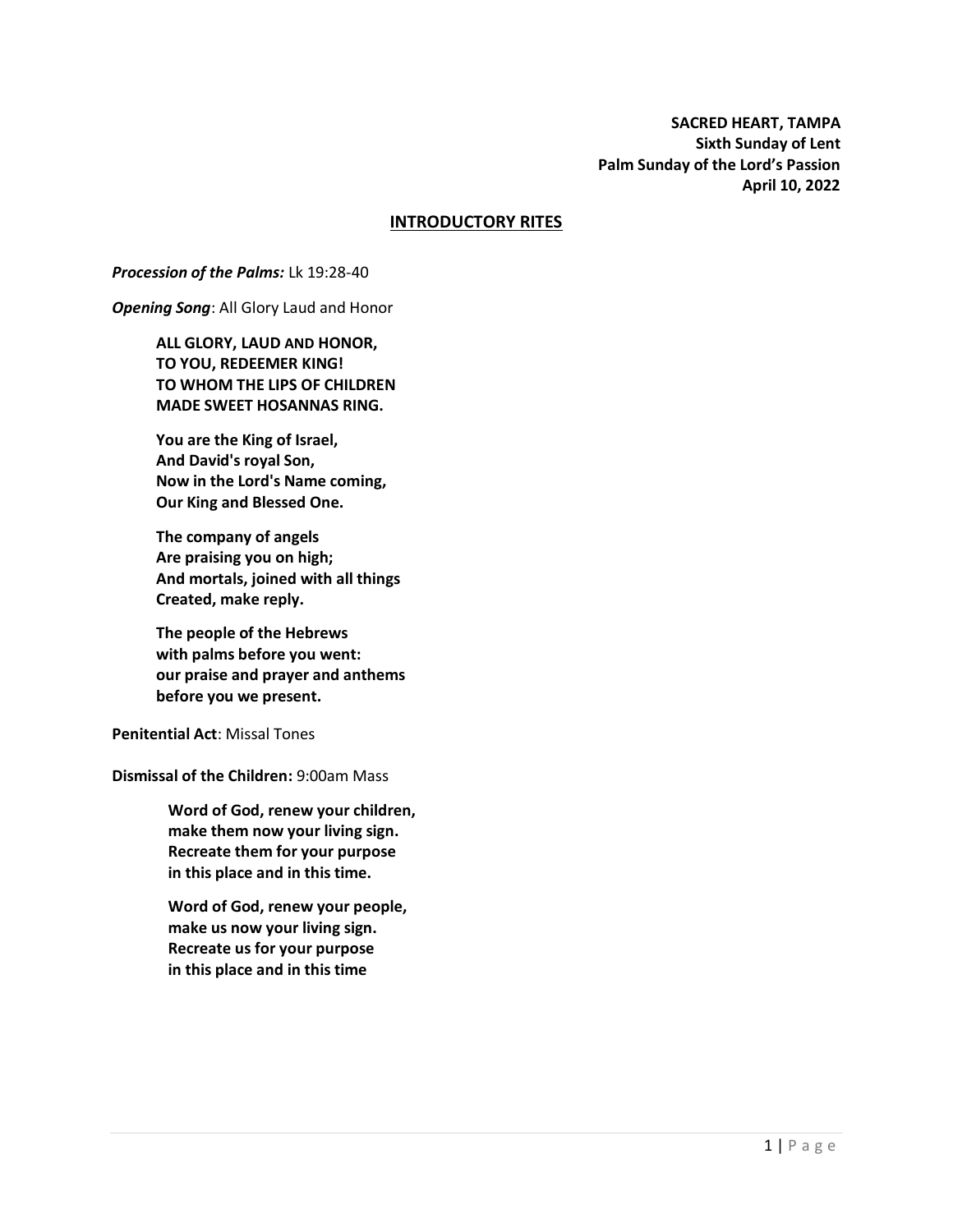## **LITURGY OF THE WORD**

**First Reading:** Is 50:4-7

*Psalm 22: My God, My God*

**My God, my God, my God, my God, Why have you forsaken me, forsaken me, My God, my God?**

**Second Reading:** Phil 2:6-11

*Gospel Greeting:* Lent Gospel Acclamation

**Praise to you, Lord Jesus Christ, King of endless glory!**

**Gospel:** Lk 22:14—23:56

**Homily**

**Apostle's Creed:**

**I believe in God, the Father almighty, Creator of heaven and earth, and in Jesus Christ, his only Son, our Lord,** *(all bow during the next two lines)* **who was conceived by the Holy Spirit, born of the Virgin Mary, suffered under Pontius Pilate, was crucified, died and was buried; he descended into hell; on the third day he rose again from the dead; he ascended into heaven, and is seated at the right hand of God the Father almighty; from there he will come to judge the living and the dead.**

**I believe in the Holy Spirit, the holy catholic Church, the communion of saints, the forgiveness of sins, the resurrection of the body, and life everlasting. Amen.**

*Music: © Christopher Walker, OCP*

*Music: © 2012 Philip Jakob*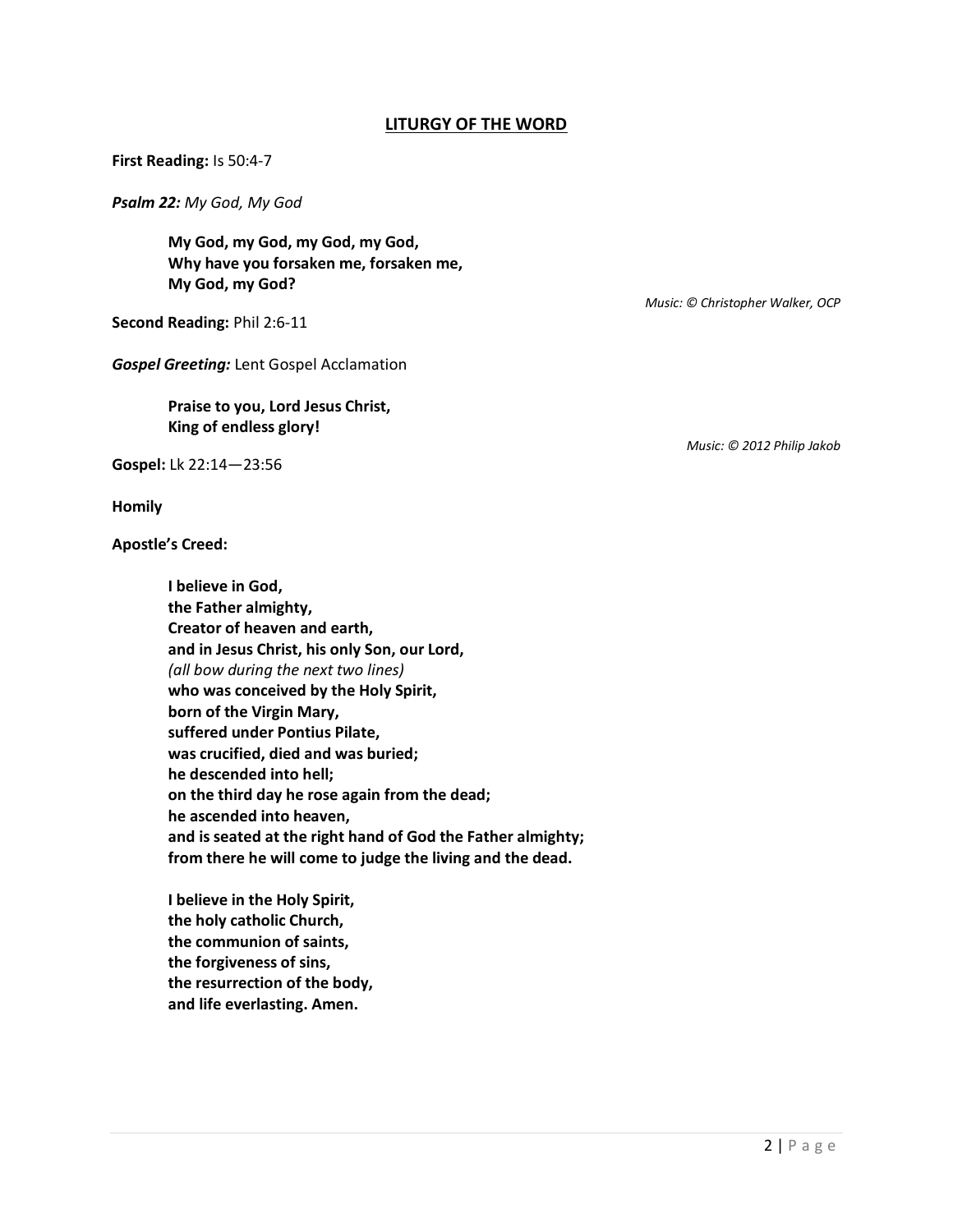## **LITURGY OF THE EUCHARIST**

*Preparation of Gifts & Altar*: Take Up Your Cross (Cortez)

**TAKE UP YOUR CROSS, TAKE UP YOUR CROSS, TAKE UP YOUR CROSS AND FOLLOW ME. TAKE UP YOUR CROSS, TAKE UP YOUR CROSS, TAKE UP YOUR CROSS AND FOLLOW ME.** 

**Whoever wishes to come after me must deny himself; whoever wishes to come after me must take up his cross, and follow me.**

**Whoever wishes to save his life will lose it, whoever loses his life for my sake will find it.** 

**Why gain the whole world but lose your soul? Why gain the whole world but lose your soul?**

> *Text based on Matthew 16:24–28. Text and music © 2014, Jaime Cortez. Published by OCP. All rights reserved.*

*Eucharistic Acclamations:* Missal Tones (plainsong) Holy, Holy – We Proclaim – Amen

## **COMMUNION RITE**

#### **Our Father**

*Lamb of God:* Missal Tones (plainsong)

*Communion Song:* Father, If This Cup

**FATHER, IF THIS CUP MAY NOT PASS ME BY BUT I MUST DRINK IT; YOUR WILL BE DONE, YOUR WILL BE DONE.**

Without beauty, without majesty we saw him, a man of sorrows, despised and rejected. As one from whom people hide their faces, he was brought low and we heeded him not.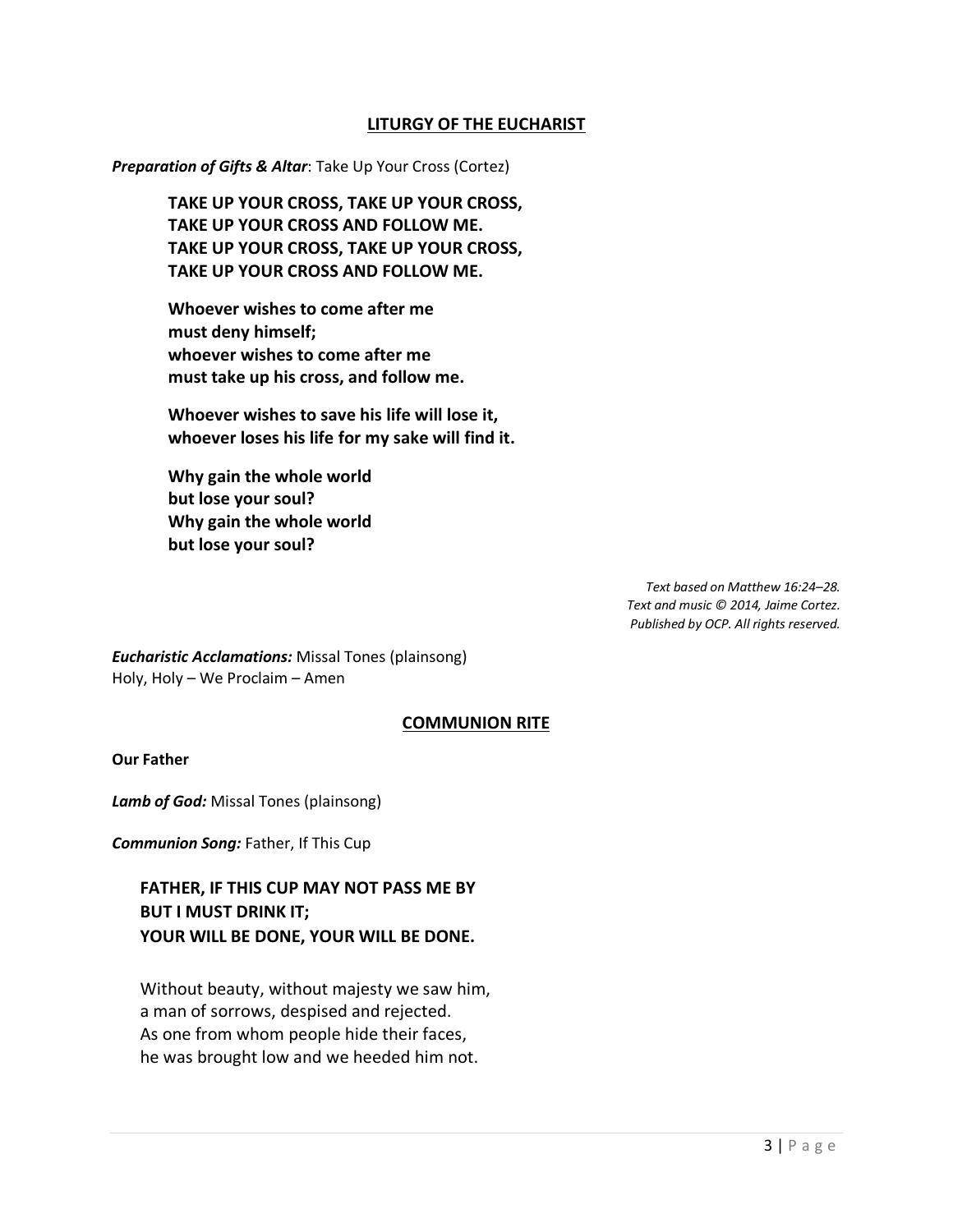This is my servant; he will be lifted high, kings of the earth stand speechless before him. So disfigured, he seemed no longer human, in him the pow'r of the Lord is revealed.

We thought him punished, struck down and afflicted by God; yet ours the sorrows, ours were the griefs he bore. For our sins he was pierced and wounded, and through his suff'rings we are made whole.

Though he was faultless, the Lord God let him suffer, he was made victim, his life an atonement. By his anguish shall many be made righteous, his immolation will wipe out our sins.

> *Text: Based on Isaiah 43:2–3; Luke 6:20ff. Text and music © 1975, 1978, Robert J. Dufford, SJ, and OCP. All rights reserved.*

## **CONCLUDING RITE**

*Closing Song:* Send us out, O Lord

**Send us out, O Lord, with the love of Christ in our minds and hearts.**

*© 2008, Christopher Walker, OCP*

**Reproduced by authorization of ONE LICENSE 711104-A**